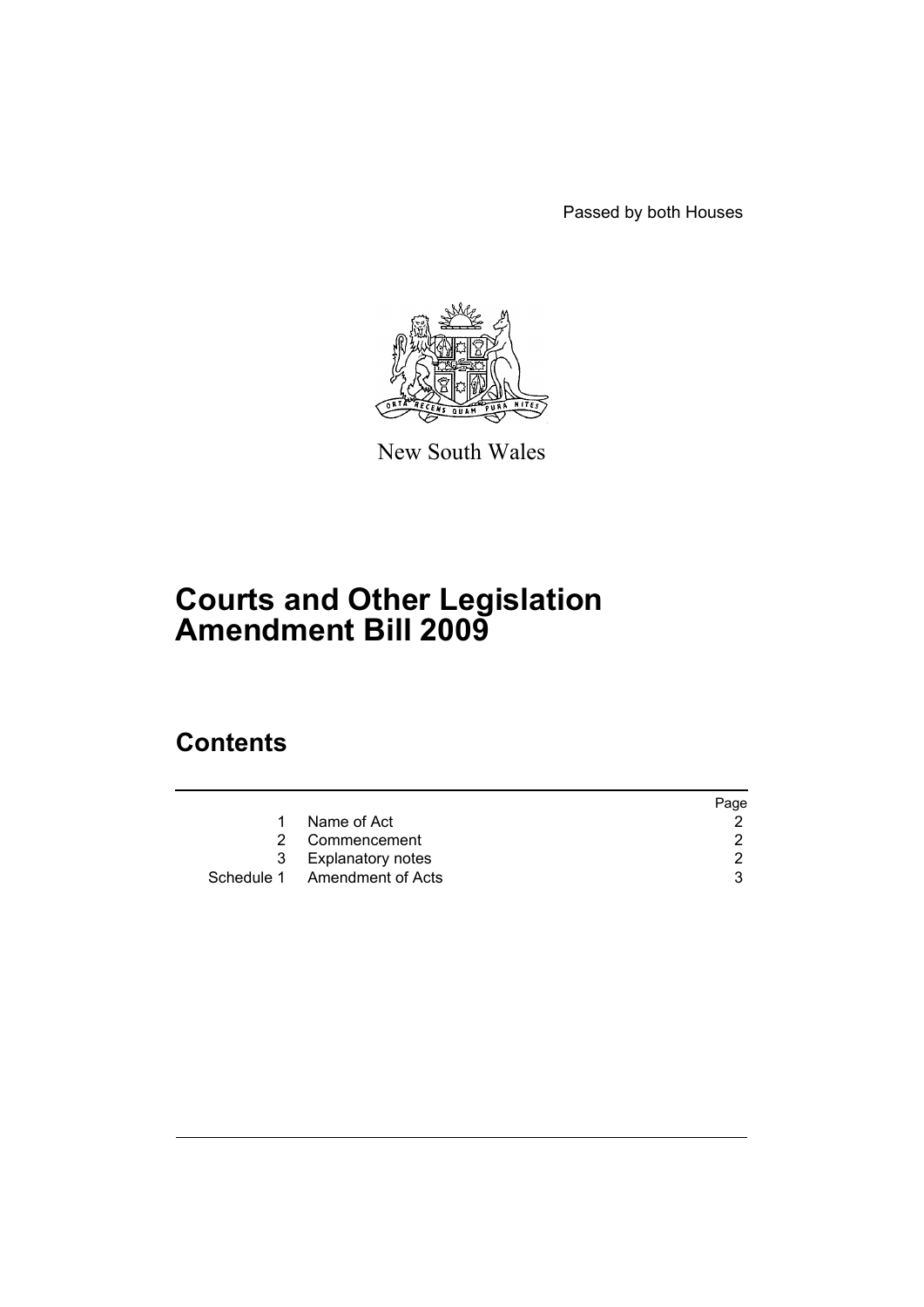*I certify that this public bill, which originated in the Legislative Assembly, has finally passed the Legislative Council and the Legislative Assembly of New South Wales.*

> *Clerk of the Legislative Assembly. Legislative Assembly, Sydney, , 2009*



New South Wales

# **Courts and Other Legislation Amendment Bill 2009**

Act No , 2009

An Act to amend various Acts with respect to courts, civil and criminal procedure, sentencing procedure, personal information and reports; and for other purposes.

*I have examined this bill and find it to correspond in all respects with the bill as finally passed by both Houses.*

*Assistant Speaker of the Legislative Assembly.*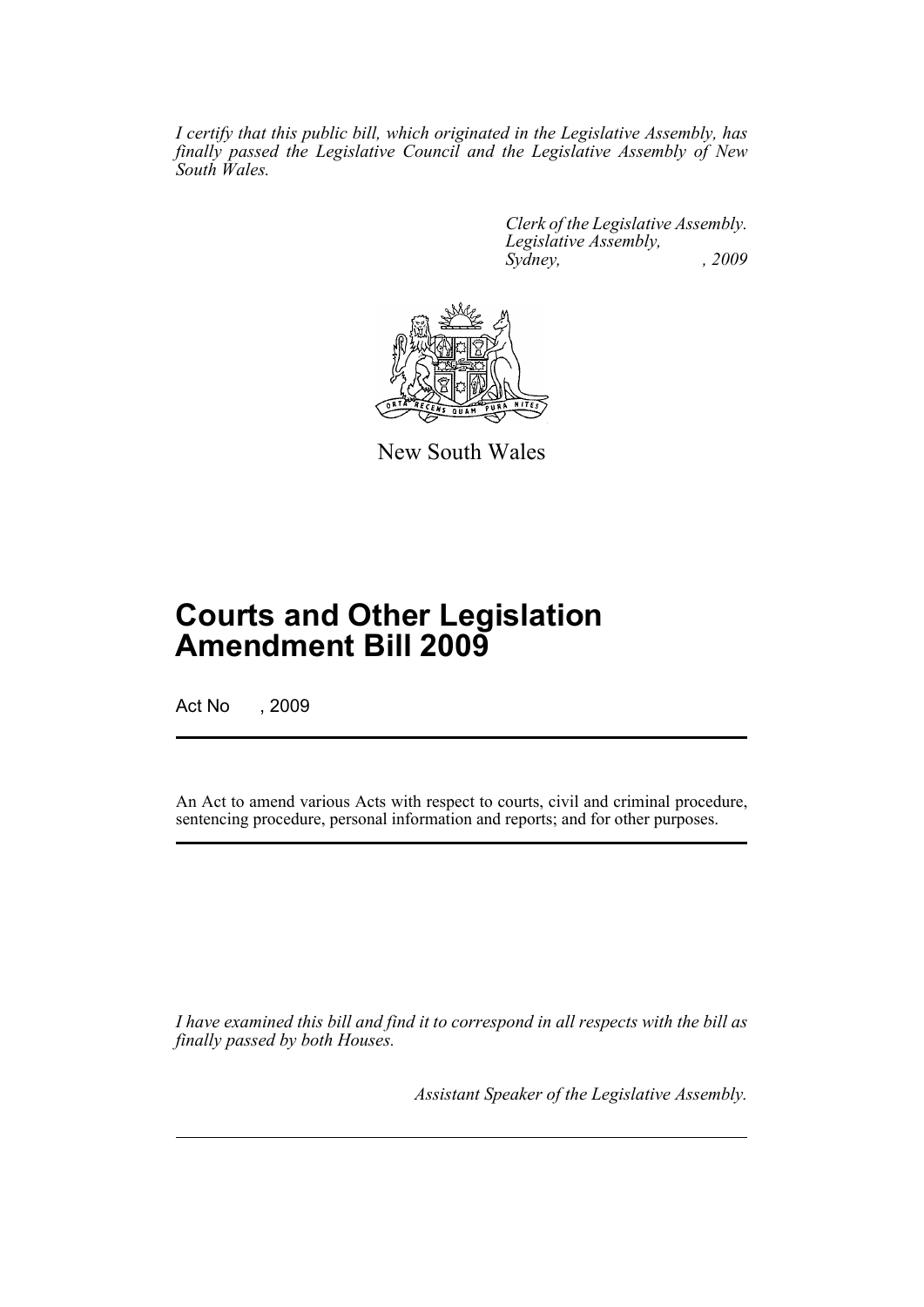# <span id="page-2-0"></span>**The Legislature of New South Wales enacts:**

## **1 Name of Act**

This Act is the *Courts and Other Legislation Amendment Act 2009*.

## <span id="page-2-1"></span>**2 Commencement**

- (1) This Act commences on the date of assent to this Act, except as provided by subsection (2).
- (2) The amendments made by Schedule 1 commence on the day or days specified in that Schedule in relation to the amendments concerned. If a commencement day is not specified, the amendments commence on the date of assent to this Act.

# <span id="page-2-2"></span>**3 Explanatory notes**

The matter appearing under the heading "Explanatory note" in Schedule 1 does not form part of this Act.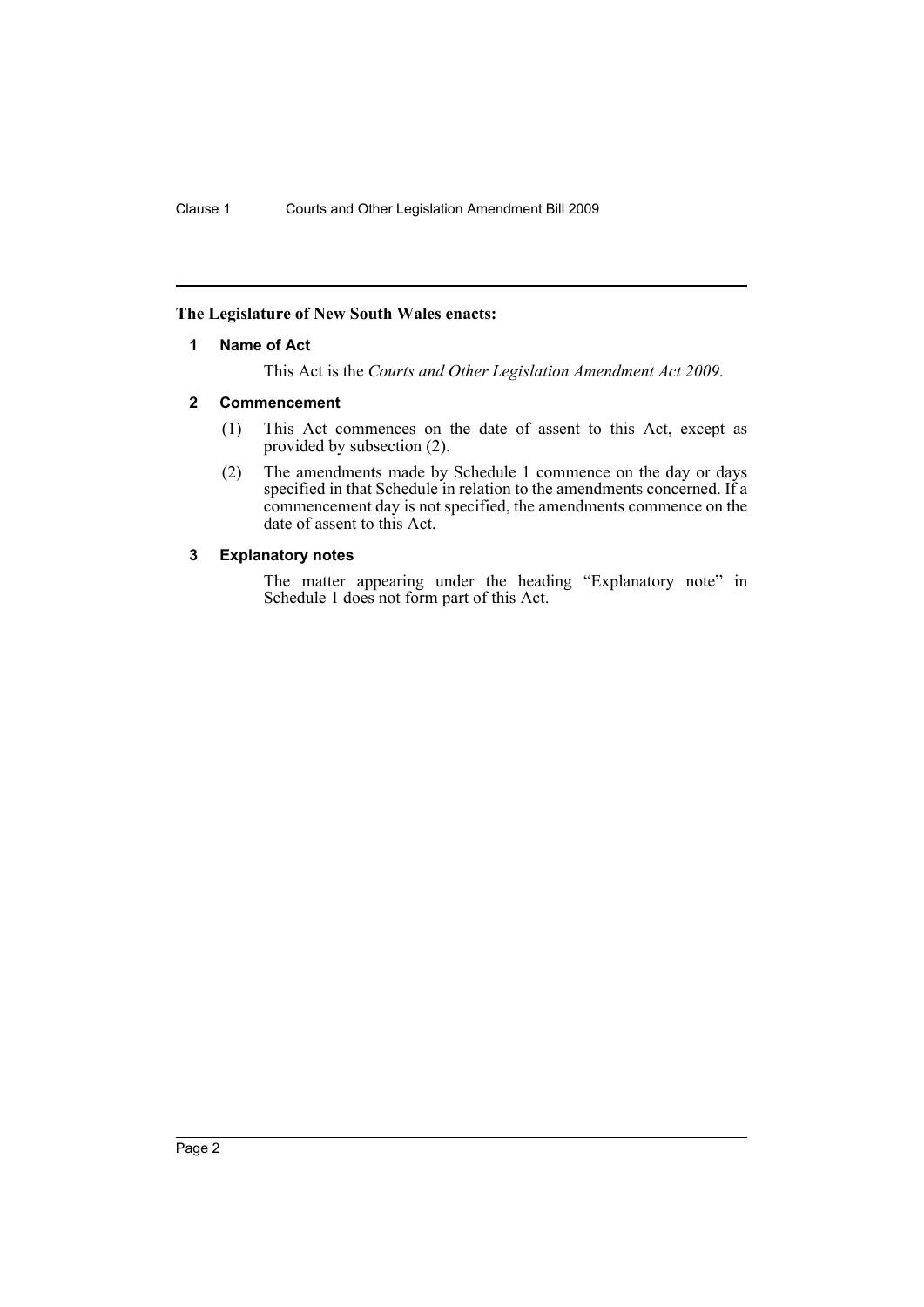Amendment of Acts **Schedule 1** and the set of Acts Schedule 1

# <span id="page-3-0"></span>**Schedule 1 Amendment of Acts**

# **1.1 Administrative Decisions Tribunal Act 1997 No 76**

**[1] Section 113 Right to appeal against appealable decisions of the Tribunal** Omit "an interlocutory decision of" from section 113 (2A).

Insert instead "the exercise of an interlocutory function (within the meaning of section 24A) by".

# **[2] Section 113 (2B)**

Omit the subsection. Insert instead:

- (2B) For the purposes of determining whether to grant leave under subsection (2A), and for determining the appeal if leave is granted, the Appeal Panel may be constituted by:
	- (a) one presidential judicial member—if the interlocutory function was exercised by the Tribunal constituted by a Deputy President or by one or more members other than the President, or
	- (b) in accordance with section 24—if the interlocutory function was exercised by the President.

# **[3] Section 113 (2C) (b)**

Insert "or determining the appeal" after "subsection (2A)".

# **[4] Section 113 (2D)**

Insert after section 113 (2C):

(2D) Subsection (2B) has effect despite section 24A.

## **[5] Schedule 5 Savings and transitional provisions**

Insert at the end of the Schedule:

# **Part 12 Provision consequent on enactment of Courts and Other Legislation Amendment Act 2009**

# **47 Appeals against interlocutory decisions**

Section 113 (2B) (as substituted by the *Courts and Other Legislation Amendment Act 2009*) does not apply to an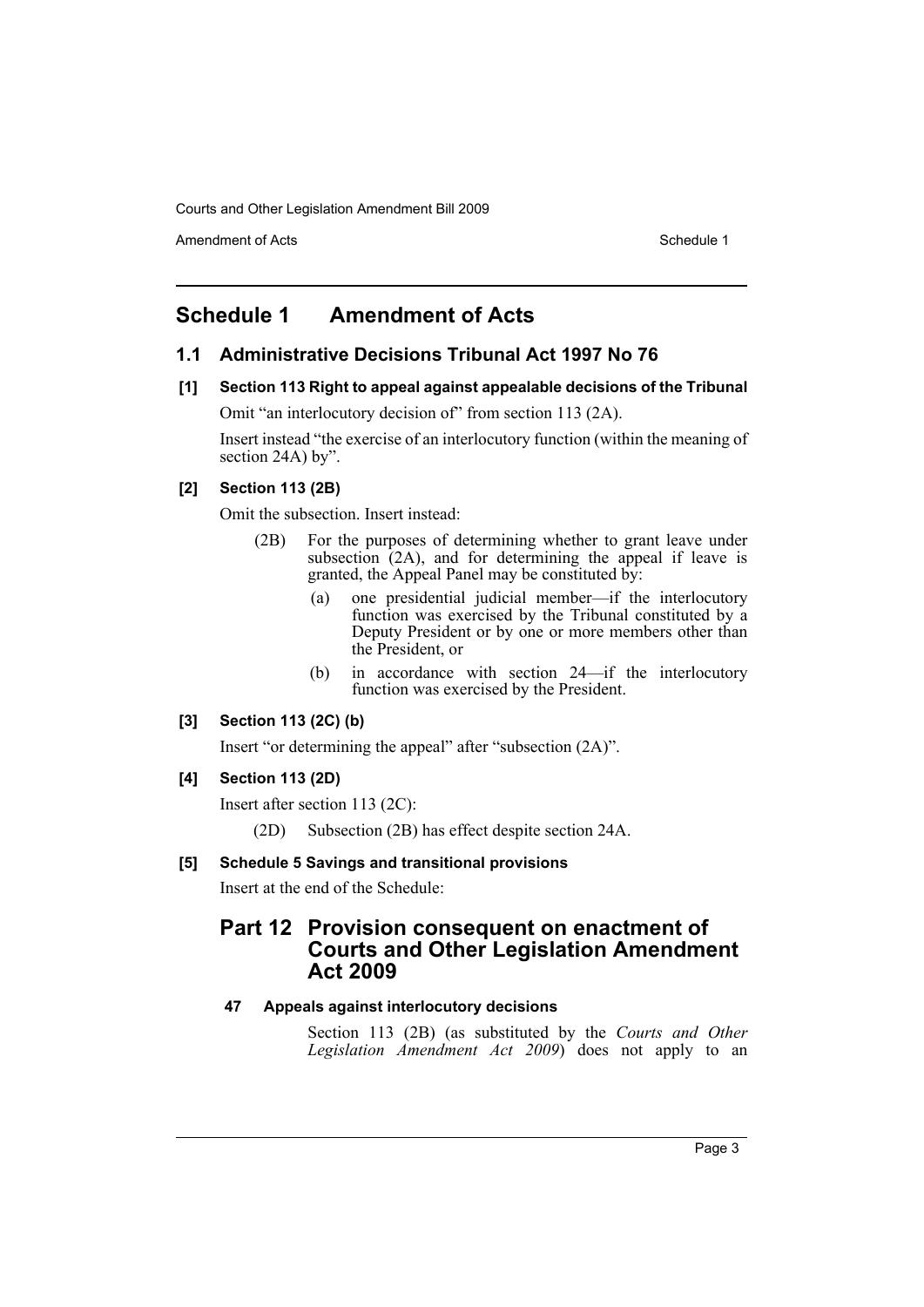Schedule 1 Amendment of Acts

application for leave to appeal against an interlocutory decision made before the substitution.

#### **Explanatory note**

The proposed amendments to the *Administrative Decisions Tribunal Act 1997* ensure that an Appeal Panel constituted by a single presidential judicial member may deal with both an application for leave to appeal against an interlocutory function exercised by the Tribunal and the appeal if leave is granted. An interlocutory function exercised by the President alone will be dealt with by a full Appeal Panel. The amendments are made in response to the decision of the Court of Appeal in *Avilion Group Pty Ltd v Commissioner of Police* [2009] NSWCA 93.

# **1.2 Anti-Discrimination Act 1977 No 48**

## **[1] Section 119 General functions of the Board**

Omit "and" from section 119 (1) (f).

## **[2] Section 119 (1) (h)**

Insert at the end of section 119 $(1)$  $(g)$ :

- , and
- (h) liaise or collaborate with academics and other persons engaged in carrying out investigations, research or inquiries relating to discrimination when it considers it appropriate to do so and, for those purposes, to facilitate disclosure to those persons of information obtained under this Act.

**Note.** Sections 17 and 18 of the *Privacy and Personal Information Protection Act 1998* impose limits on the disclosure of personal information by the Board in exercising this function.

## **[3] Section 124A Secrecy**

Insert at the end of section 124A (1) (d):

, or

(e) an academic or other person referred to in section 119 (1) (h).

#### **Explanatory note**

The proposed amendments to the *Anti-Discrimination Act 1977* enable the Board to give access to information obtained under the Act to academics and other persons for certain purposes.

# **1.3 Children (Criminal Proceedings) Act 1987 No 55**

# **[1] Section 33D Non-association and place restriction orders**

Insert "except at the times or in such circumstances (if any) as are specified" after "specified person" in section 33D (3) (a).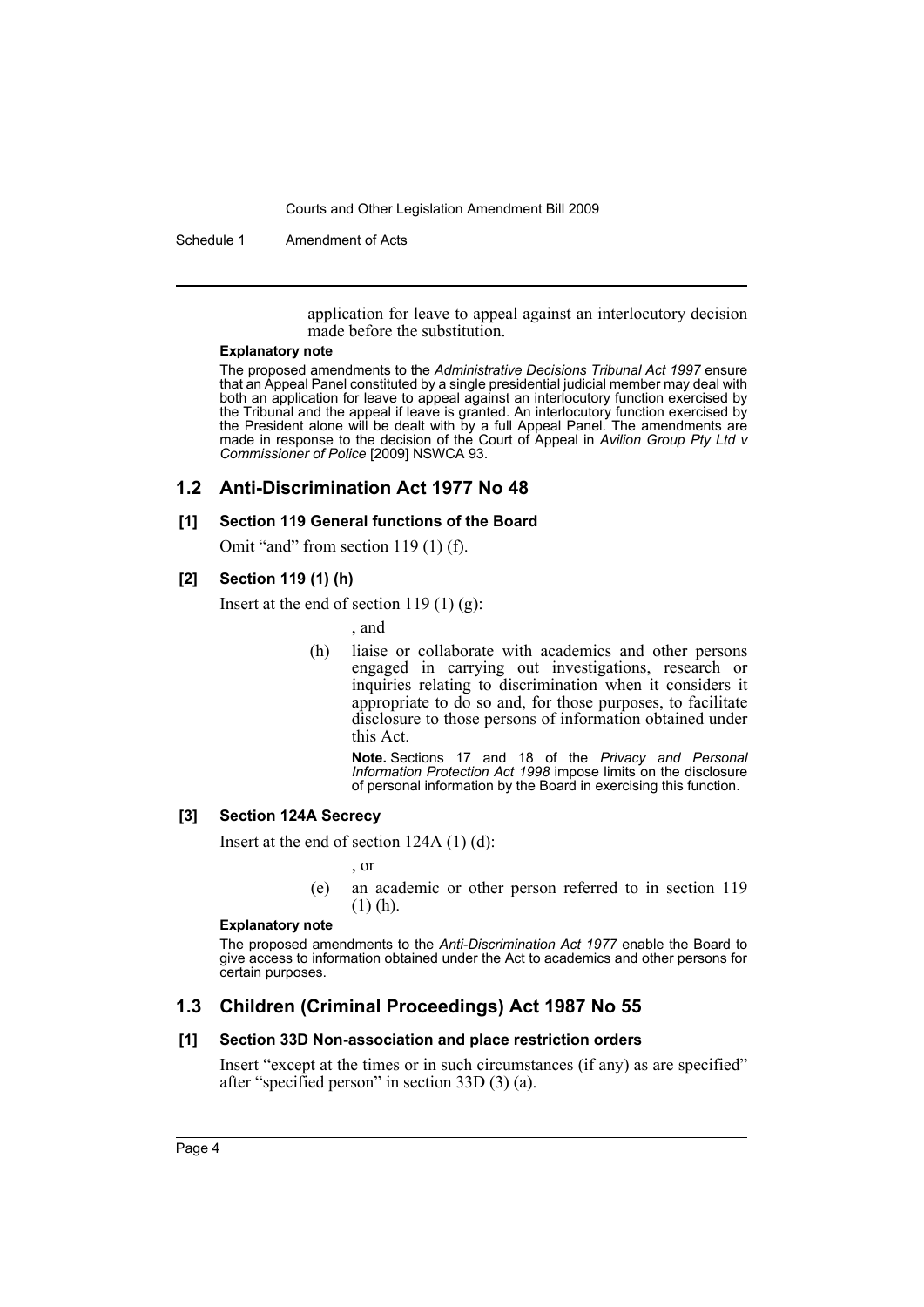Amendment of Acts **Amendment of Acts** Schedule 1

# **[2] Section 33D (3A)**

Insert after section 33D (3):

- (3A) An order under subsection (2) (b) is to be one of the following:
	- (a) a limited place restriction order, being an order prohibiting the person from frequenting or visiting a specified place or district except at the times or in such circumstances (if any) as are specified,
	- (b) an unlimited place restriction order, being an order prohibiting the person from frequenting or visiting a specified place or district at any time or in any circumstance.

#### **Explanatory note**

The proposed amendments to the *Children (Criminal Proceedings) Act 1987* will make section 33D of that Act mirror section 17A of the *Crimes (Sentencing Procedure) Act 1999* (as amended by Schedule 1.5 [1] and [2]). Section 33D (6) of the 1987 Act adopts Part 8A (Non-association and place restriction orders) of the 1999 Act and accordingly the amendments made by Schedule 1.5 [3]–[7] to provisions of that Part will automatically flow through to section 33D. The proposed amendments:

- (a) enable the court to make a limited non-association order prohibiting an offender from associating with a specified person for a specified term except at specified times or in specified circumstances (item [1]), and
- (b) enable the court to make a limited place restriction order prohibiting an offender from frequenting or visiting a place except at specified times or in specified circumstances (item [2]).

# **1.4 Civil Procedure Act 2005 No 28**

## **Section 122 Maximum total payment under all garnishee orders**

Omit "80 per cent of" from section 122 (1).

#### **Explanatory note**

Section 122 of the *Civil Procedure Act 2005* prohibits the amounts attached under one or more garnishee orders from reducing the net weekly wage or salary paid to a judgment debtor to below 80% of the standard workers compensation weekly benefit (currently \$381.40). The proposed amendment to the Act will increase the limit to the full amount of the benefit. The increase will apply only in respect of garnishee orders entered on or after the commencement of the amendment.

# **1.5 Crimes (Sentencing Procedure) Act 1999 No 92**

## **[1] Section 17A Non-association and place restriction orders**

Insert "except at the times or in such circumstances (if any) as are specified" after "specified person" in section 17A (3) (a).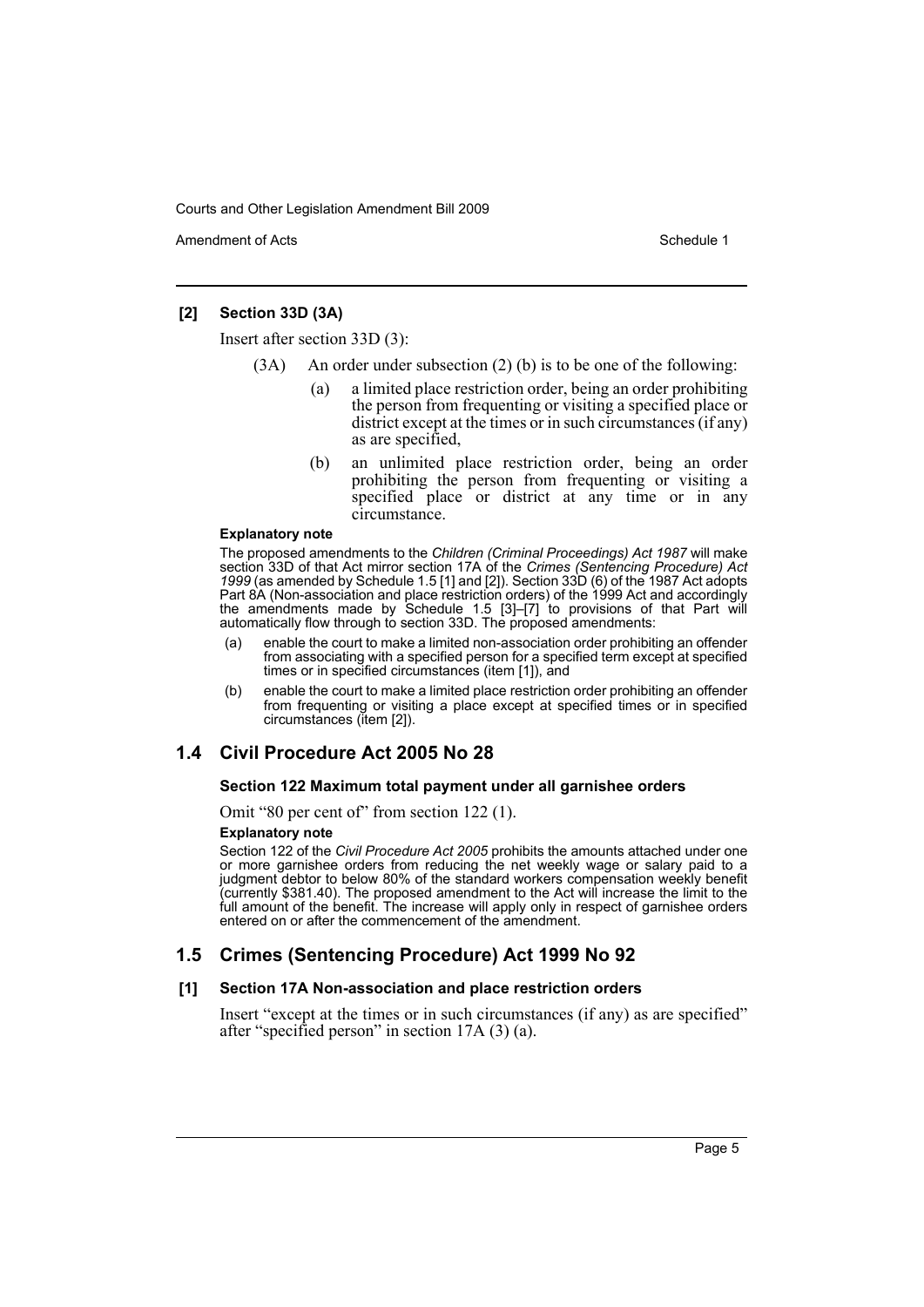Schedule 1 Amendment of Acts

# **[2] Section 17A (3A)**

Insert after section 17A (3):

- (3A) An order under subsection (2) (b) is to be one of the following:
	- (a) a limited place restriction order, being an order prohibiting the offender from frequenting or visiting a specified place or district except at the times or in such circumstances (if any) as are specified,
	- (b) an unlimited place restriction order, being an order prohibiting the offender from frequenting or visiting a specified place or district at any time or in any circumstance.

#### **[3] Section 100A Non-association and place restriction orders not to restrict certain associations or activities**

Insert after section 100A (1):

(1A) Despite subsection (1), a member of the offender's close family may be specified in a non-association order if, and only if, the court considers that exceptional circumstances exist because there is reasonable cause to believe, having regard to the ongoing nature and pattern of criminal activity in which the member and the offender have both participated, that there is risk that the offender may be involved in conduct that could involve the commission of a further offence of the kind to which section 17A applies if the offender associates with that member.

## **[4] Section 100A (2) (e) and (f)**

Insert at the end of section 100A (2) (d):

or

- (e) any place at which the offender regularly receives a health service or a welfare service, or
- (f) any place at which the offender is provided with legal services by an Australian legal practitioner or by an organisation employing or otherwise using at least one Australian legal practitioner to provide such services,

## **[5] Section 100A (2A)–(2C)**

Insert after section 100A (2):

(2A) Despite subsection (2), a place or district referred to in that subsection may be specified in a place restriction order if, and only if, the court considers that exceptional circumstances exist because there is reasonable cause to believe, having regard to the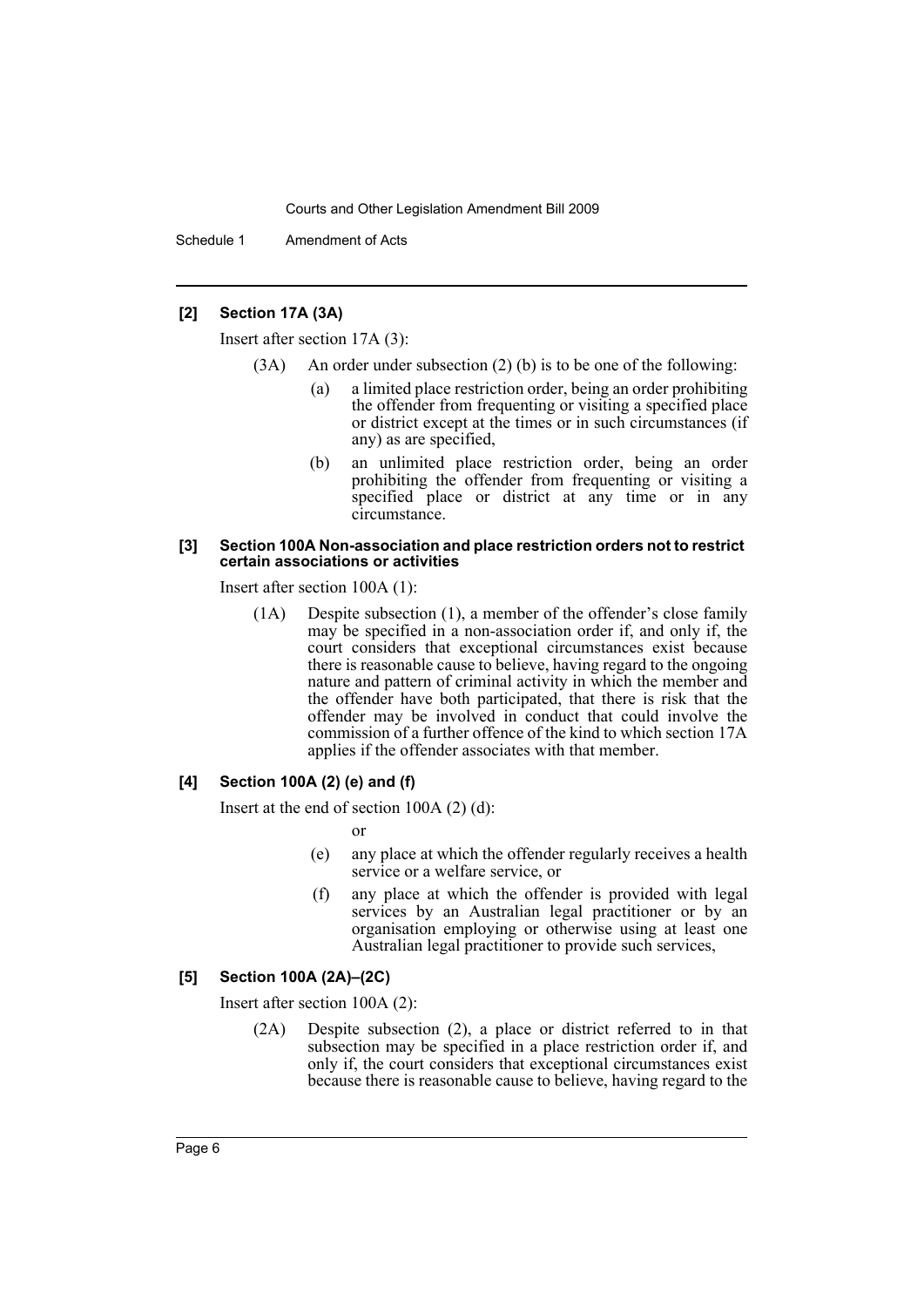Amendment of Acts **Amendment of Acts** Schedule 1

ongoing nature and pattern of participation of the offender in criminal activity occurring at that place or district, that there is risk that the offender may be involved in conduct that could involve the commission of a further offence of the kind to which section 17A applies if the offender frequents or visits that place or district.

- (2B) The court must make a record of its reasons for making an order under subsection (1A) or (2A).
- (2C) The failure of a court to comply with subsection (2B) does not invalidate the order.

# **[6] Section 100A (3) (f)**

Insert at the end of section 100A (3) (e):

, and

(f) in the case of an offender who is an Aboriginal person or a Torres Strait Islander—persons who are or have been part of the extended family or kin of the offender according to the indigenous kinship system of the offender's culture.

## **[7] Section 100A (4)**

Insert after section 100A (3):

(4) In this section:

*health service* means any medical, hospital, ambulance, paramedical, dental, community health or environmental health service or any other service (including any service of a class or description prescribed by the regulations) relating to the maintenance or improvement of the health, or the restoration to health, of persons or the prevention of disease in, or injury to, persons and whether provided as a public or private service.

*welfare service* means services (whether provided as public or private services) relating to the provision of housing, employment benefits, rental assistance or other financial assistance, family support and other community welfare services necessary for the promotion, protection, development and maintenance of the well-being of persons.

#### **Explanatory note**

Section 17A of the *Crimes (Sentencing Procedure) Act 1999* enables "non-association" and "place restriction" orders to be imposed on persons who are sentenced for offences carrying a maximum of 6 months imprisonment or more. Section 100A of the Act prevents a non-association order from imposing certain restrictions on an offender associating with persons who are members of the offender's close family and prevents a place restriction order from imposing certain restrictions on the places or districts that the offender may frequent or visit. The proposed amendments to the Act: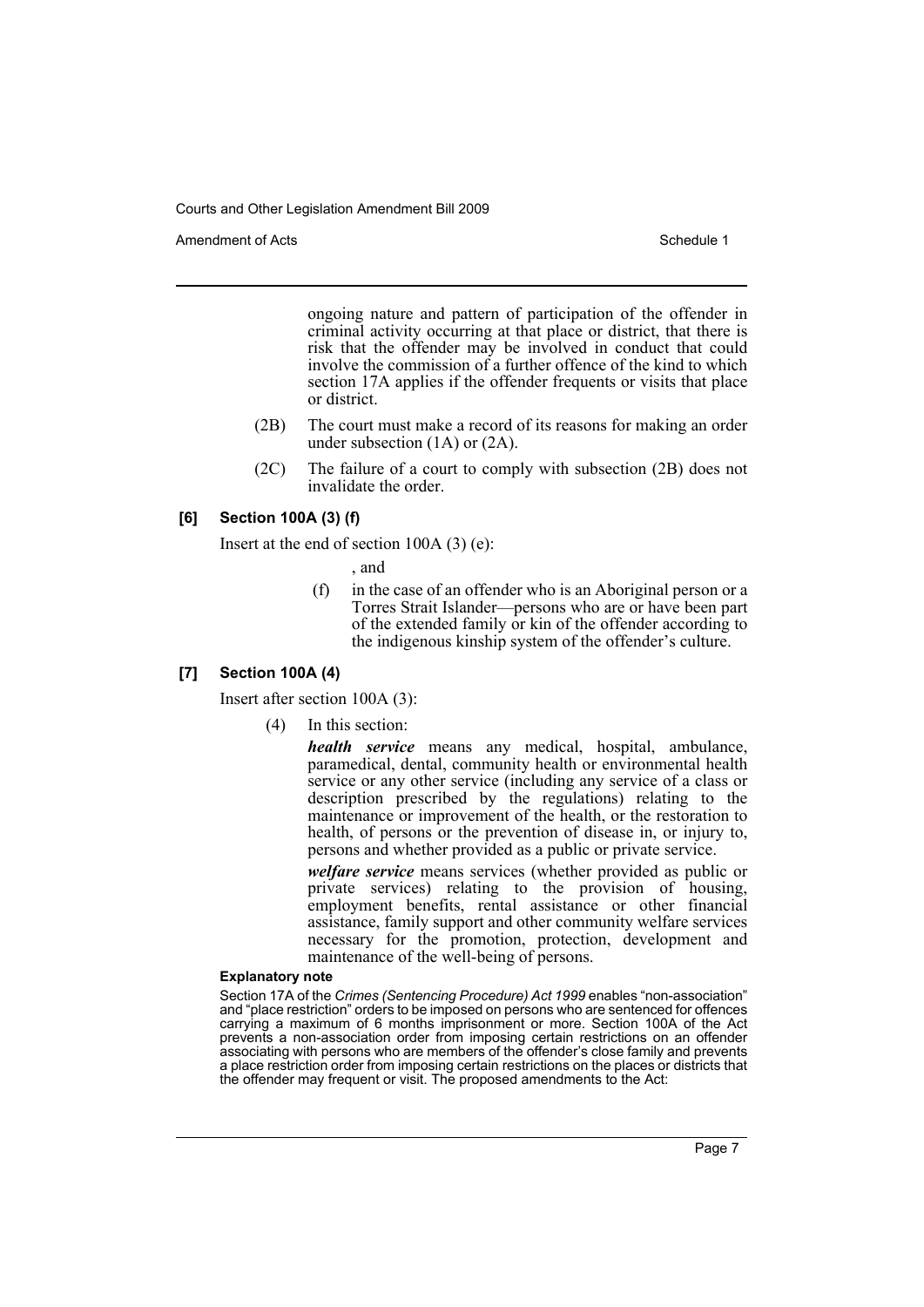Schedule 1 Amendment of Acts

- (a) include within the definition of "close family" persons who are, or have been, part of the extended family or kin of an offender who is an Aboriginal person or Torres Strait Islander (item [6]), and
- (b) expand the list of places that may not be included in place restriction orders to include places the offender regularly attends to receive certain health, legal and welfare services (items [4] and [7]), and
- (c) enable the court to make a non-association order prohibiting an offender from associating with a specified person for a specified term except at specified times or in specified circumstances (item [1]), and
- (d) enable the court to make a place restriction order prohibiting an offender from frequenting or visiting a place except at specified times or in specified circumstances (item [2]), and
- (e) enable the court to impose orders despite the restrictions relating to close family members and places and districts and require the court to give reasons for making such an order in specified exceptional circumstances (items [3] and [5]).

The amendments flow from certain recommendations made in the NSW Ombudsman's Final Report of the Review of the *Justice Legislation Amendment (Non-association and Place Restriction) Act 2001*.

## **1.6 Law Enforcement (Powers and Responsibilities) Act 2002 No 103**

#### **[1] Section 62 Information in, and consideration of, application for warrant**

Omit "those premises" from section 62 (2) (a) (i).

Insert instead "the subject premises".

#### **[2] Section 66 Form of warrant**

Omit "those premises" from section 66 (2) (b) (i).

Insert instead "the subject premises".

#### **Commencement**

The amendments to the *Law Enforcement (Powers and Responsibilities) Act 2002* are taken to have commenced on 29 May 2009 (the commencement of the *Law Enforcement (Powers and Responsibilities) Amendment (Search Powers) Act 2009*).

#### **Explanatory note**

The proposed amendments to the *Law Enforcement (Powers and Responsibilities) Act 2002* remove an ambiguity in the language of provisions inserted by the *Law Enforcement (Powers and Responsibilities) Amendment (Search Powers) Act 2009*. The amendments make it clear that an application for a covert search warrant, and any covert search warrant, must include the name of the occupier of the premises the subject of the warrant.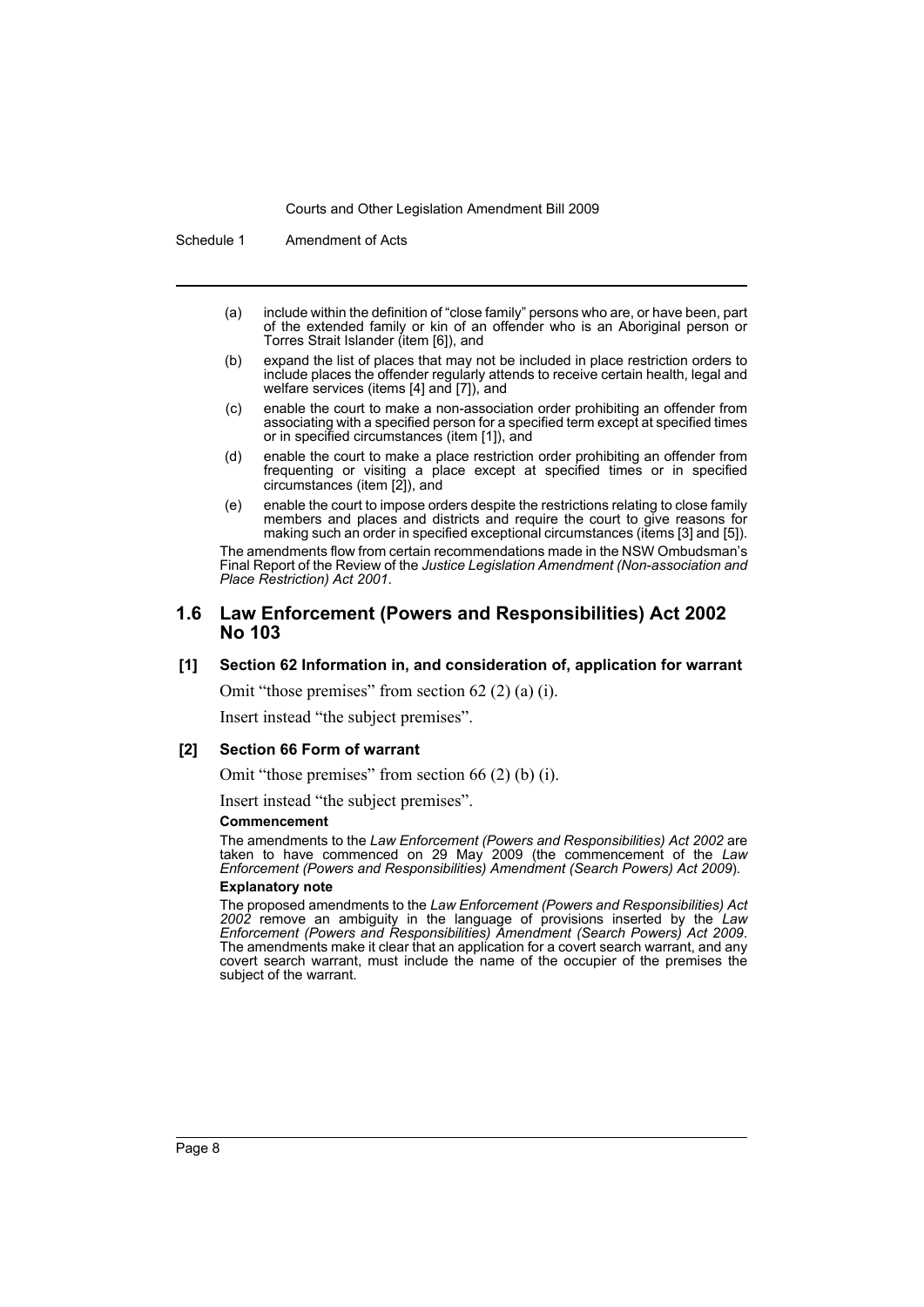Amendment of Acts **Schedule 1** and the set of Acts Schedule 1

# **1.7 Law Reform Commission Act 1967 No 39**

## **Section 13 Reports**

Insert after section 13 (5):

- (5A) If a House of Parliament is not sitting when the Minister seeks to lay a report before it, the Minister may present copies of the report to the Clerk of the House concerned.
- (5B) The report:
	- (a) is, on presentation and for all purposes, taken to have been laid before the House, and
	- (b) may be printed by authority of the Clerk of the House, and
	- (c) if so printed, is for all purposes taken to be a document published by or under the authority of the House, and
	- (d) is to be recorded:
		- (i) in the case of the Legislative Council, in the Minutes of Proceedings of the Legislative Council, and
		- (ii) in the case of the Legislative Assembly, in the Votes and Proceedings of the Legislative Assembly,

on the first sitting day of the House after receipt of the report by the Clerk.

#### **Explanatory note**

The proposed amendment to the *Law Reform Commission Act 1967* enables interim and final reports on the Law Reform Commission's work under a reference to be tabled when Parliament is not sitting.

# **1.8 Local Court Act 2007 No 93**

## **[1] Section 18 Registrars and deputy registrars**

Omit "a designated place" from section 18 (2).

Insert instead "one or more designated places".

## **[2] Section 19 Registrar's functions generally**

Omit section 19 (2). Insert instead:

(2) Subject to any direction of the Director-General of the Attorney General's Department, a registrar (including a registrar for a designated place or places) may exercise such functions as are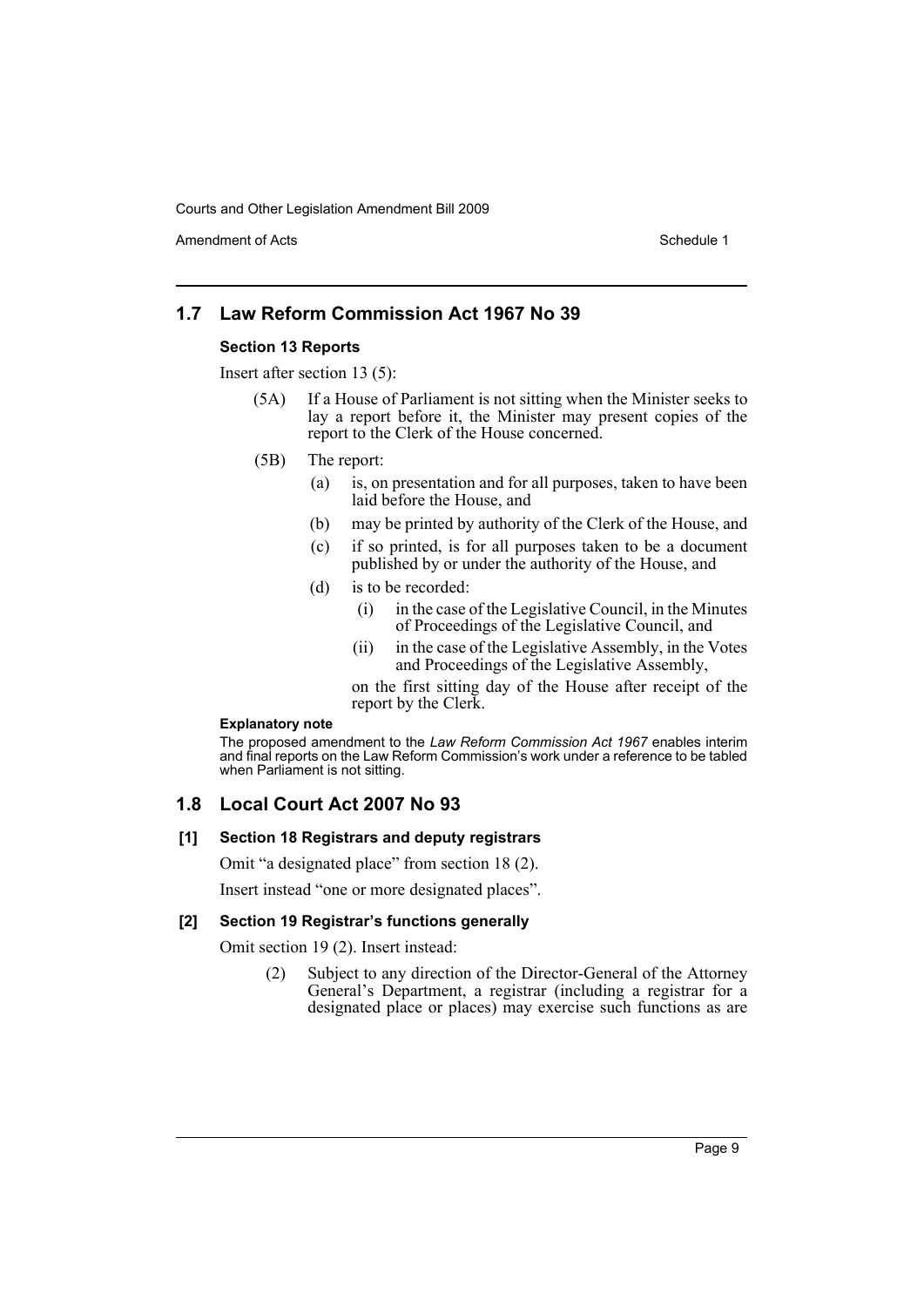Schedule 1 Amendment of Acts

conferred on the registrar under subsection (1) in respect of any place, or any particular designated place or places, in the State.

## **[3] Section 19 (3)**

Insert "at which the registrar may exercise the functions" after "State".

## **[4] Section 19 (4)**

Insert after section 19 (3):

- (4) The Director-General may delegate the exercise of the Director-General's function under subsection (2) to:
	- (a) any member of staff employed in the administration of the business of the Court, or
	- (b) any other person (or person belonging to a class of persons) prescribed by the regulations.

# **[5] Section 21 References to registrars**

Omit "the registrar for that place" from section 21 (a).

Insert instead "a registrar authorised to exercise functions at or in relation to that place".

## **[6] Section 23 Arrangement of business of the Court**

Omit section 23 (1) (b). Insert instead:

(b) the Magistrates or Assessors who are to sit at places (including one or more designated places) in the State or exercise certain functions at those places, and

## **[7] Section 23 (1) (c)**

Omit "designated". Insert instead "those".

### **Explanatory note**

The proposed amendments to the *Local Court Act 2007* make it clear that (subject to any directions of the Director-General of the Attorney General's Department or his or her delegate) functions generally or in particular may be conferred on a registrar that are exercisable by the registrar in respect of one or more designated places in the State or any place in the State by or under the Act, the rules or any other Act or law.